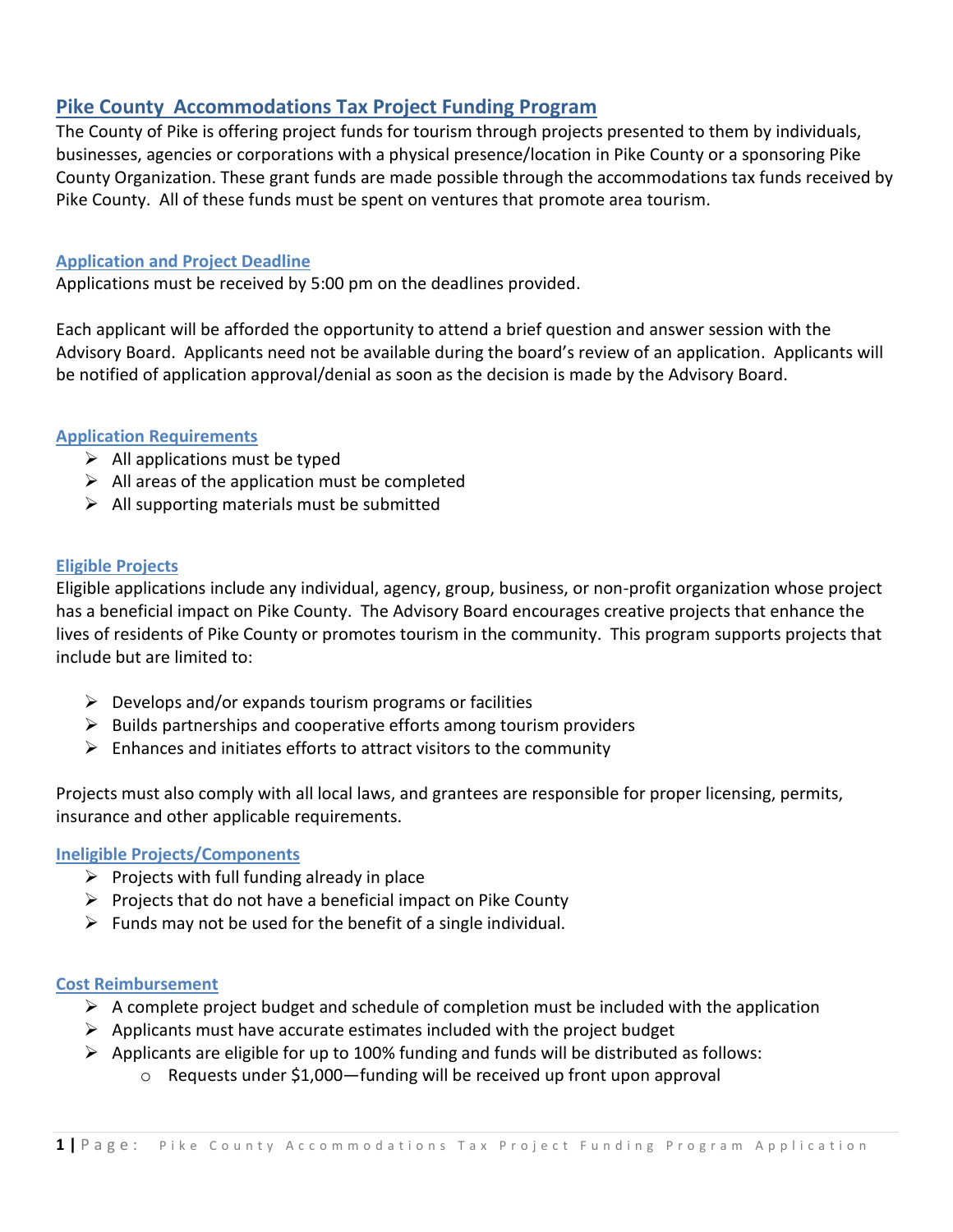- o Requests over \$1,000—half of the funding will be received up front, with remainder received upon completion of project or per bills received, whichever is mutually agreed upon.
- $\triangleright$  Funds will be paid only to the applicant, not to contractors or vendors
- ➢ Quarterly reports will be submitted to Funding Advisory Board to update on progress and budget.
- $\triangleright$  Upon completion of the project, the applicant must submit documentation of expenses and a project recap
- $\triangleright$  Any funds that are not expended or are found to be outside the scope of the grant made by the Funding Advisory Board must be reimbursed/returned, by the applicant, to the County's Accommodations Tax Fund.

## **Review/Evaluation Criteria (Tourism)**

Projects will be evaluated using certain criteria including but not limited to:

- $\triangleright$  Potential number of guests to be generated by the project, with emphasis on overnight stays in the community.
- $\triangleright$  Number of people the project will reach
- $\triangleright$  Financial need of the project
- ➢ Percentage of project funding being requested
- $\triangleright$  "Seed money" to start a new project or expand an existing project
- $\triangleright$  Quality of the project
- $\triangleright$  The likelihood that the project will achieve stated goals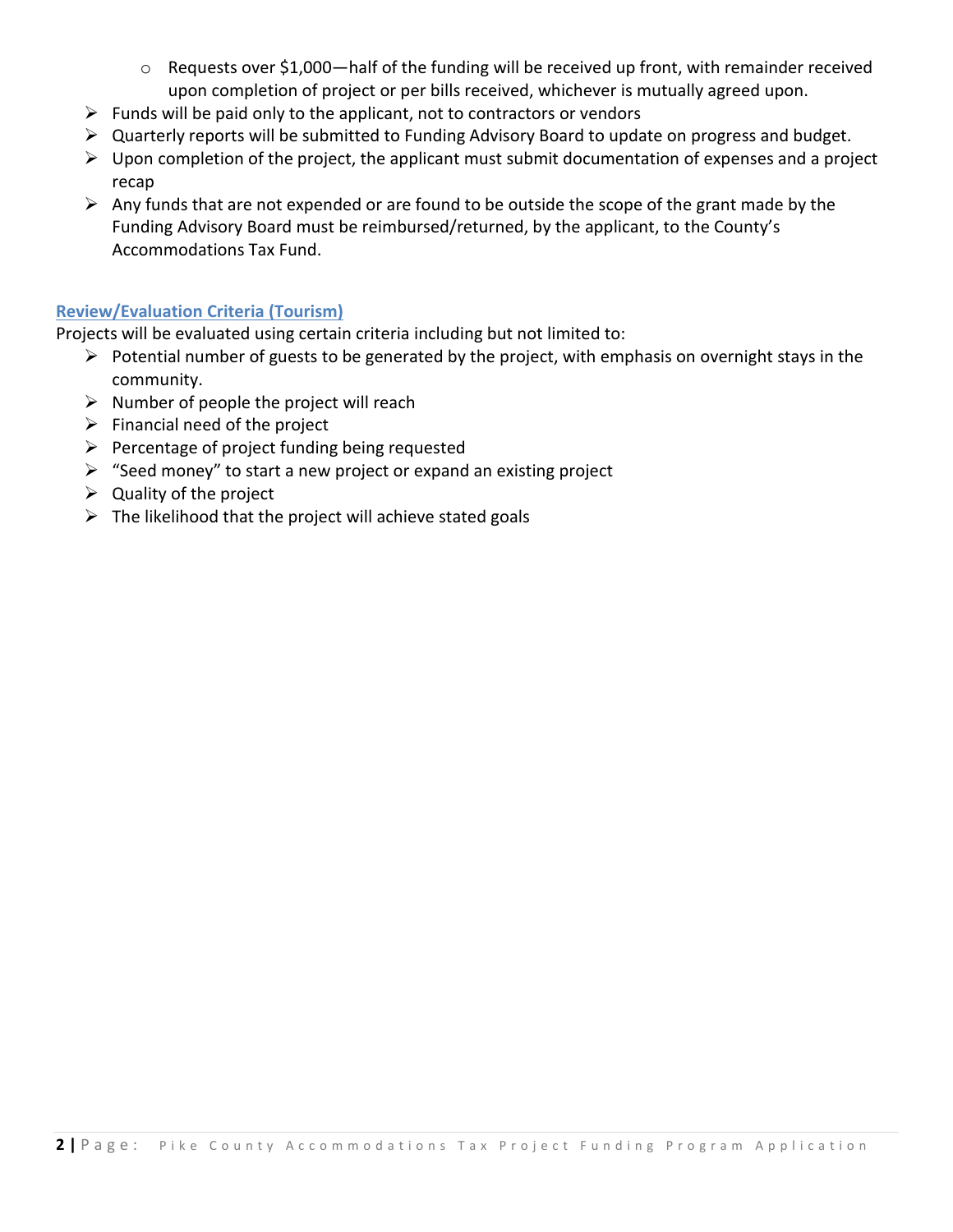## Pike County Accommodations Tax Project Funding Program Application

*Applications must be received by 5:00 pm on the deadline date. All areas of the applications must be completed and typed. Each applicant will be afforded the opportunity to attend a brief question and answer session with the Advisory Board.*

Organization Name:

Local Sponsoring Organization:

Contact Name:

Mailing Address:

City, State, Zip:

Phone: ( )

Fax:  $($ 

Email:

Total Project Cost: \$

Total Amount Requested from Accommodations Tax Funds: \$

*Please sign and date this application. Your signature below certifies that you have read and understand all of the guidelines for this funding program. You further understand that you will be required to submit a summary of expenses at the end of the project and that if any funds are not extended or are found to be outside the scope of the grant made by the Funding Advisory Board you will be responsible for reimbursing/returning these funds to Pike County.*

*Applicant:* 

*Signature: Date:*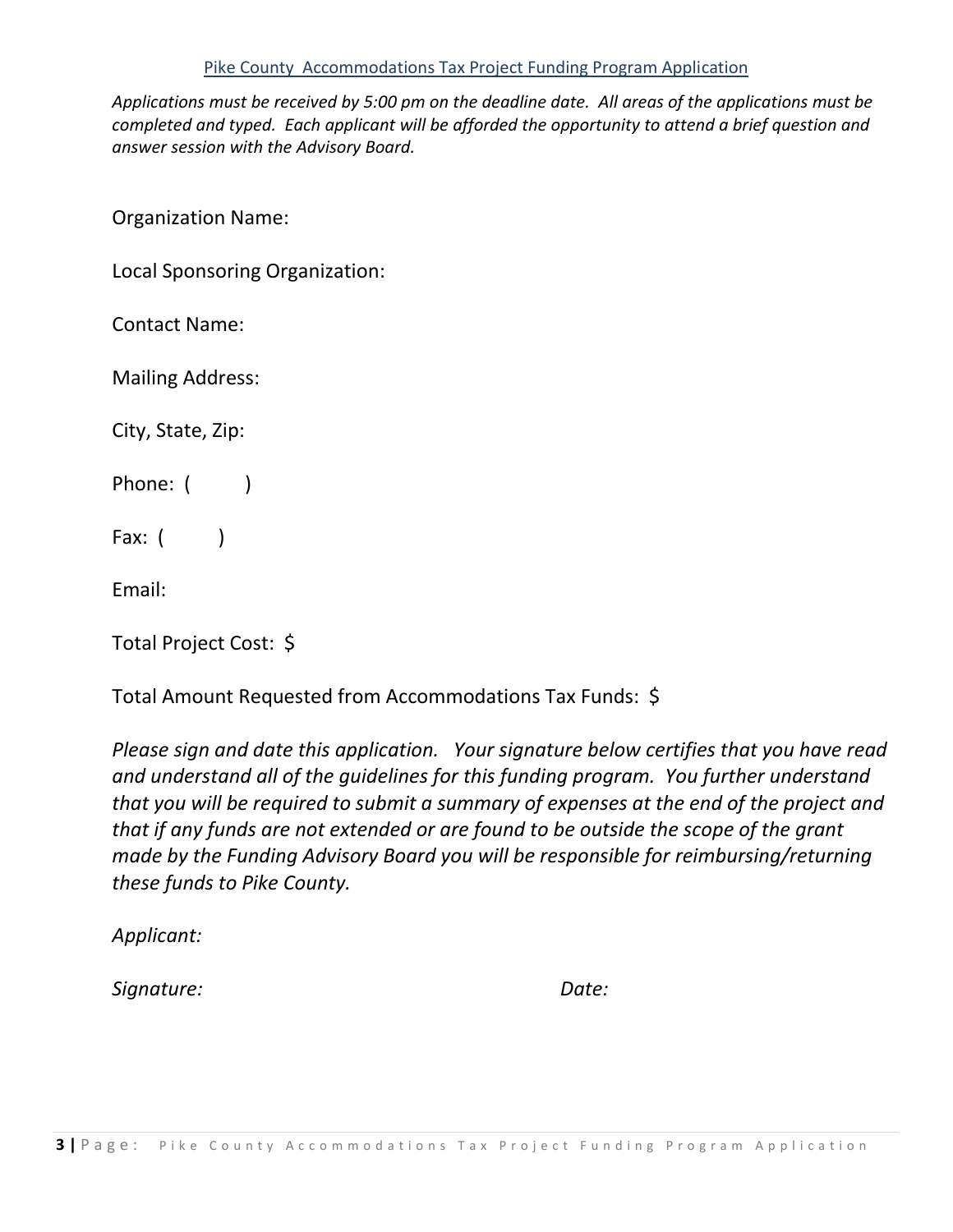## Pike County Accommodations Tax Project Funding Program Application

### **Project Identification**

- 1. What is the title of your project? Provide a brief description of your project. Attach additional pages, if needed.
- 2. Accommodations Tax Funds must be used to fund projects that promote and/or expand tourism activity in Pike County. How will your project help to realize this goal?

#### **Project Budget**

- 1. Please provide a project budget and schedule of completion including all expenses. If desired, the project budget may be attached to the application. If exact costs are not known, please attach estimates to the application, which should be identified as such.
- 2. List sources of matching funds obtained below. Funding requests are eligible for up to 100% funding, but priority will be given to projects with additional sources of funding, including in-kind donations.
- 3. Is this application "seed money" for a new project? If yes, please explain.
- 4. Is this application for the expansion of an existing project/program? If yes, please explain.
- 5. Have you ever received Accommodations Tax Funding from Pike County in the past? (please check one)



If you answered yes, please answer the following: (attach additional pages, if needed)